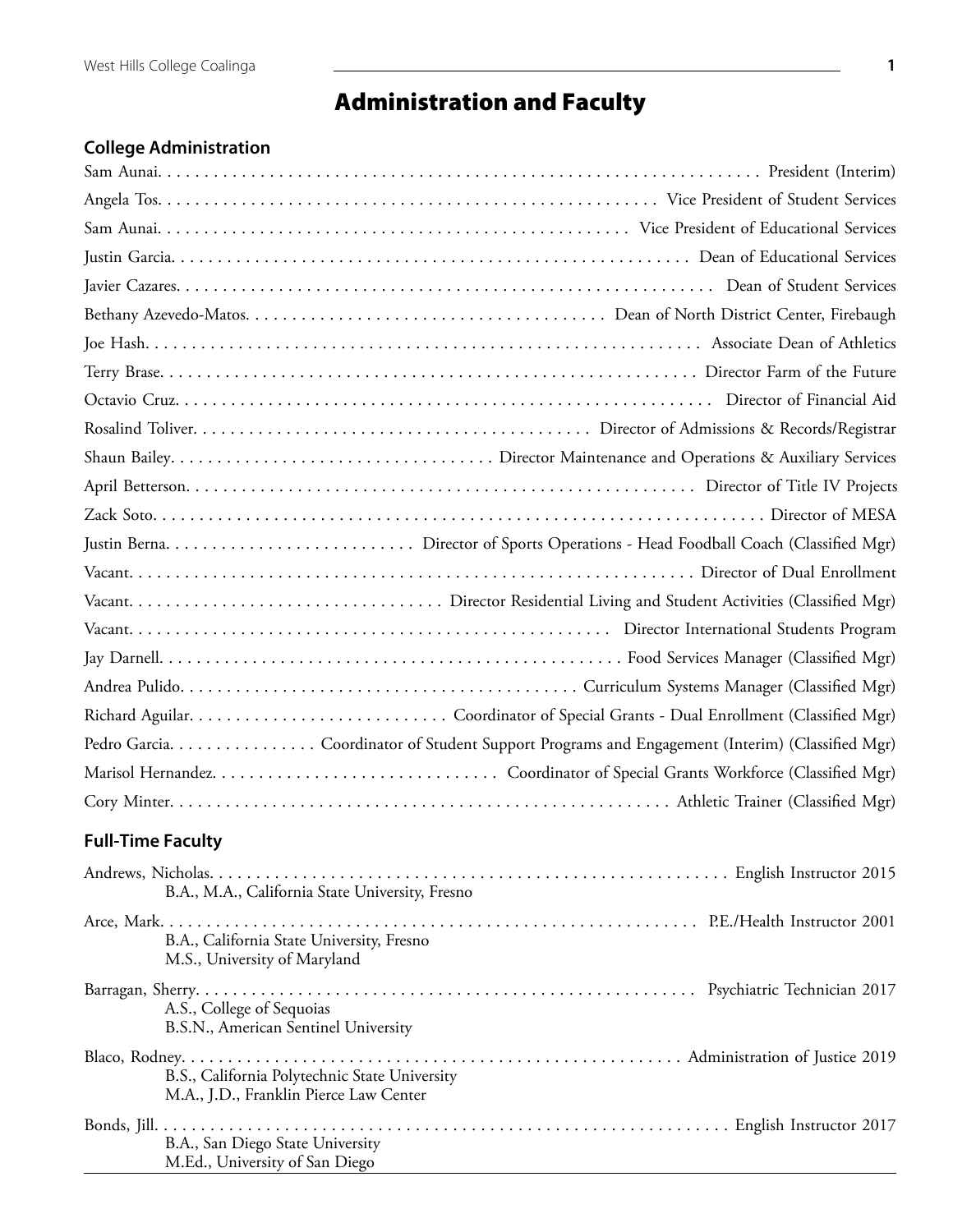Ed.D., Pepperdine University,

| B.A., M.S., California State University, Fresno                                                                                                                               |
|-------------------------------------------------------------------------------------------------------------------------------------------------------------------------------|
| A.S., C., L.C., West Hills Community College District<br>B.S., Cal Poly State University San Luis Obispo                                                                      |
| A.S., West Hills Community College District<br>B.A., M.S., California State University Fresno                                                                                 |
| A.S.N., A.A., Cuesta College, San Luis Obispo                                                                                                                                 |
| BSc., MSc., Zagazig University, Egypt<br>PhD. Ain shams University, Cairo w/Brigham Young University, Provo, UT<br>Fulbright- Post Doctor, Brigham Young University, Provo UT |
| B.S., Brigham Young University<br>M.S., University of Minnesota<br>Ph.D., University of California Riverside                                                                  |
| B.A., M.A., Pacific University                                                                                                                                                |
| B.A., M.A., Humboldt State University                                                                                                                                         |
| M.A., California State University, Fresno                                                                                                                                     |
| B.A. California State University, Fresno<br>M.A., Fresno Pacific University                                                                                                   |
| PhD, Case Western Reserve University<br>BS, UC Santa Barbara                                                                                                                  |
| M.A., PhD, Ben-Gurion University of the Negev, Israel<br>B.A. National University of La Pampa, Argentina                                                                      |
| B.A., MA, California State University, Fresno                                                                                                                                 |
| M.A., Point Loma Nazarene                                                                                                                                                     |
| A.A., Bakersfield College<br>B.A., M.A., California State University, Bakersfield                                                                                             |
| B.A., Connecticut College<br>M.L.I.S., University of Southern Mississippi<br>M.A., University Massachusetts Boston                                                            |
| B.S., University of California, Riverside                                                                                                                                     |